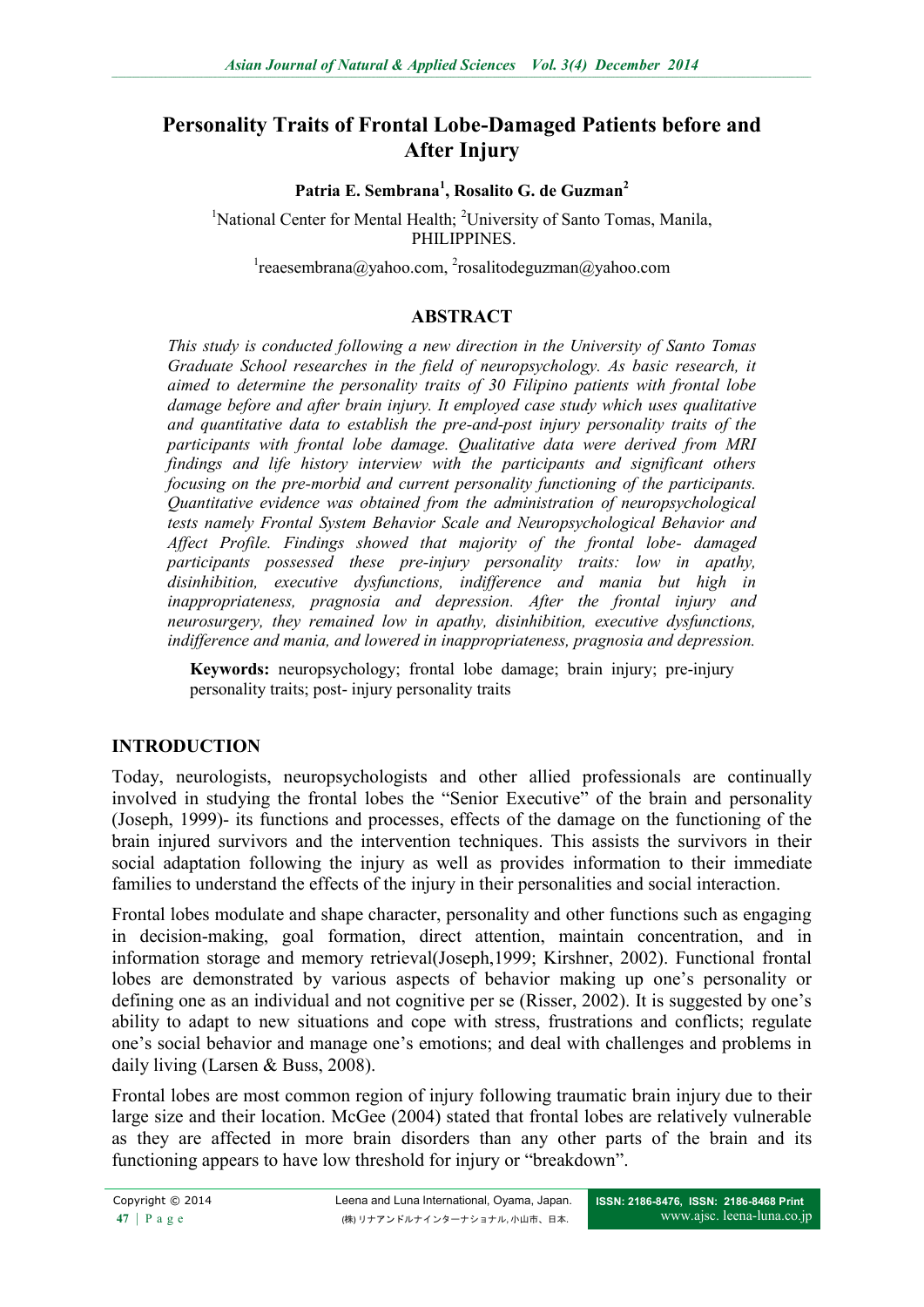Traumatic brain injury is the most frequent cause of frontal lobe dysfunction (Kirshner, 2002) of which the undersurface of the frontal lobes is commonly injured. Although head injuries show no visible physical "scars", there are significant changes in behavior and emotion which are often noticeable by significant others or people close to the victim (Zillmer, 2007). Rao and Lyketsos (2000) concluded that patients with traumatic brain injury are called "the walking wounded" for they appeared physically "normal" but are disabled personally, socially and occupationally.

Frontal lobe damage is a common result of moderate to severe head injury wherein deficits in psychological and psychosocial functioning are observed after injury. These are manifested in a broad range of frontal lobe disturbances which are not more on cognitive/executive deficits as inflexibility, difficulty in problem-solving or in interpreting feedback from the environment, motor changes like apraxia, abulia or motor perseveration but on emotional and personality changes (Hennings & Welter, 2008; Espay, 2008; Liporace, 2006; Kirshner, 2002; Risser,2002, Stuss, et al., 2001; Risser, 1999; Joseph, 1999). It gives rise to clinical syndromes- impulsiveness - impairment on one's ability to formulate plans, indifference, disinhibition, lack of guilt, distractibility; aggression; increased sensitivity to alcohol; mood disorders – depression or mania; psychiatric disorders – schizophrenia, delusional; anxiety disorder - obsessive-compulsive disorder; personality disorder - borderline and antisocial; and social and occupational disability (Risser,2002; Fitzgerald & Demakis,2007). The frontal lobe personality change is in mixed form, that is, a patient who is generally apathetic and indifferent may manifest irritability, impulsivity or frank outbursts at times or fluctuate unpredictably in mood – euphoric or depressed.

It has been known that frontal lobe damage significantly changed personalities (Stuss, et al., 2001). These personality changes according to Sylvia Behnish in her article " Personality Changes following a Brain Injury in 2004, are sometimes exaggerations of the person's preinjury personality particularly negative traits increased by frustration and a sense of loss or complete reversal of the pre-injury personality. For instance, he was once easy-going and thoughtful but now, he is easily angered and self-absorbed or he had interpersonal problems before and now, a chaotic relationship. It could be attributed to pre-injury coping style and responses to stressful events. It does seem reasonable that there are factors within an individual's psychological make-up which may affect reaction to the injury (Umphred, 2007) or just exaggerations of the pre-morbid functioning (Behnish, 2004).

Numerous foreign researches often deal with changes in personality as a result of brain injury in children, adolescents and adults. However, there were few attempts to establish the preinjury personality traits and post-injury personality traits of brain –injured individuals. Furthermore, no study has been done in the Philippines. In fact, this motivated the researcher to replicate these studies in Philippine setting thus, this is a pioneering effort. The researcher is interested in looking into the personality of the Filipino patients with brain injury. It is in this view that this study is made to determine the pre-and post-injury personality traits in an adult Filipino brain-injured sample.

### **METHODS**

### **Participants**

Thirty Filipino adults referred by the neurosurgeon were 20 - 60 years old at the time of the first and only injury with moderate to severe damage in any of the frontal area reflected from the MRI finding and have no psychiatric/neurological illness, pre-existing physical conditions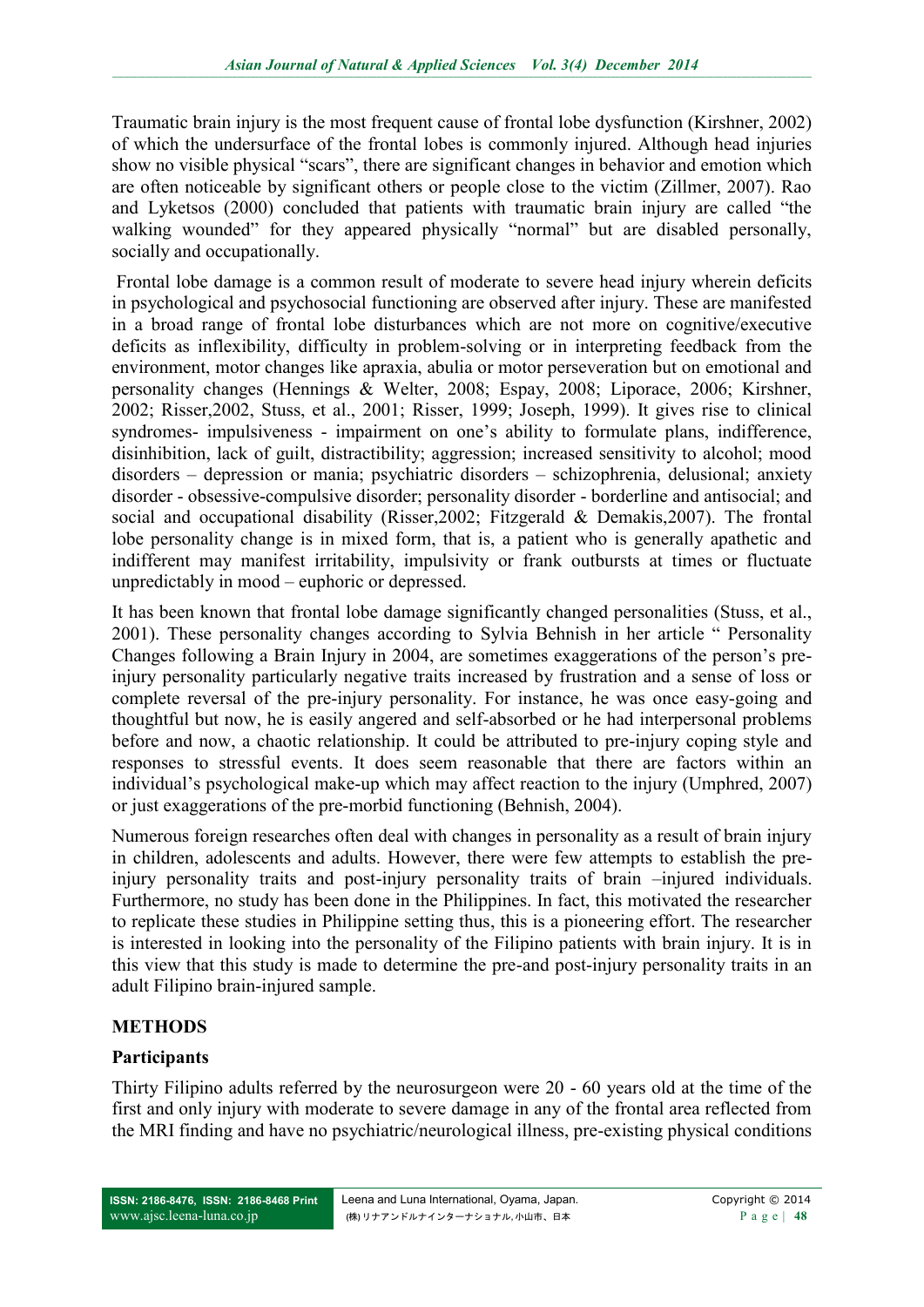or substance use problem. Sixty significant others are their family members and co-workers who have no psychiatric history.

### **Materials and Procedures**

Explanatory Statement and Informed Consent Forms for Participants and their Significant Others in English/Filipino version were signed before the interview and administration of neuropsychological rating scales namely Frontal Systems Behavior Scale (Self and Family Rating Forms) and Neuropsychology Behavior and Affect Profile (Form O - participant and Form S- significant others) which was done in a single or two-day session. To establish the pre-and-post-injury personality traits of the brain-injured participants the data obtained from their interview and the results of neuropsychological examination were validated through an interview and completion of the rating scales related to their previous and current conditions by significant others.

## **RESULTS**

### **Interview with the participants and their significant others**

Participants maintained close ties with their families, superiors, co-workers, and community. Being in an average income bracket, financial matter is not the source of conflict. As family men, they support their wives in providing the needs, rearing and setting good examples to their children. Being members of the community, they are willing to support the community's program. They remain well-mannered, even-tempered, humble, and compassionate. Both the participants and their significant others have good remarks and strongly support each other in their endeavors, interests, and trials; and accept who they really are.

Twenty three are employed full time with commendable performance. They are hardworking, dedicated, persevering, and enthusiastic in carrying out their duties; conforming to the orders of their superiors; dynamic in leading fellow workers in civic programs; and flexible to changing schedules. In line to duty, they became less or unconcern of their health condition, pessimistic about their capacities to face work challenges, unreasonable and bad-tempered when stressed in dealing with work matters but always ready to sacrifice everything in the realization of their missions. Only seven are self-employed who tried to cope with difficulties in their daily living.

Participants and significant others affirmed that they do not have medical, psychiatric/neurological illness or substance use problem.

### **Neuropsychological Tests**

### *Self-Rating*

Majority of the participants manifested positive personality traits before and after the injury which support the proposition of Malec, et al. (2004) that over-all personality variables are within normal limits. In the follow-up study of Rush, et al. (2006), still personality function was normal for all groups and stable over time as fifteen participants reported no change in their personality after the injury with strong agreement with their significant others. The other fifteen had incurred positive changes in their personality functioning after the injury and neurosurgery as reflected in the low FrSBe ratings. This confirms the interpretation of Grace and Malloy of the FrSBe scales that there is a possibility to obtain lower AFTER scores than BEFORE scores, that is, there are more abnormal behavior BEFORE than AFTER. They also mentioned that the rationale for psychosurgery is to eliminate problematic behavior.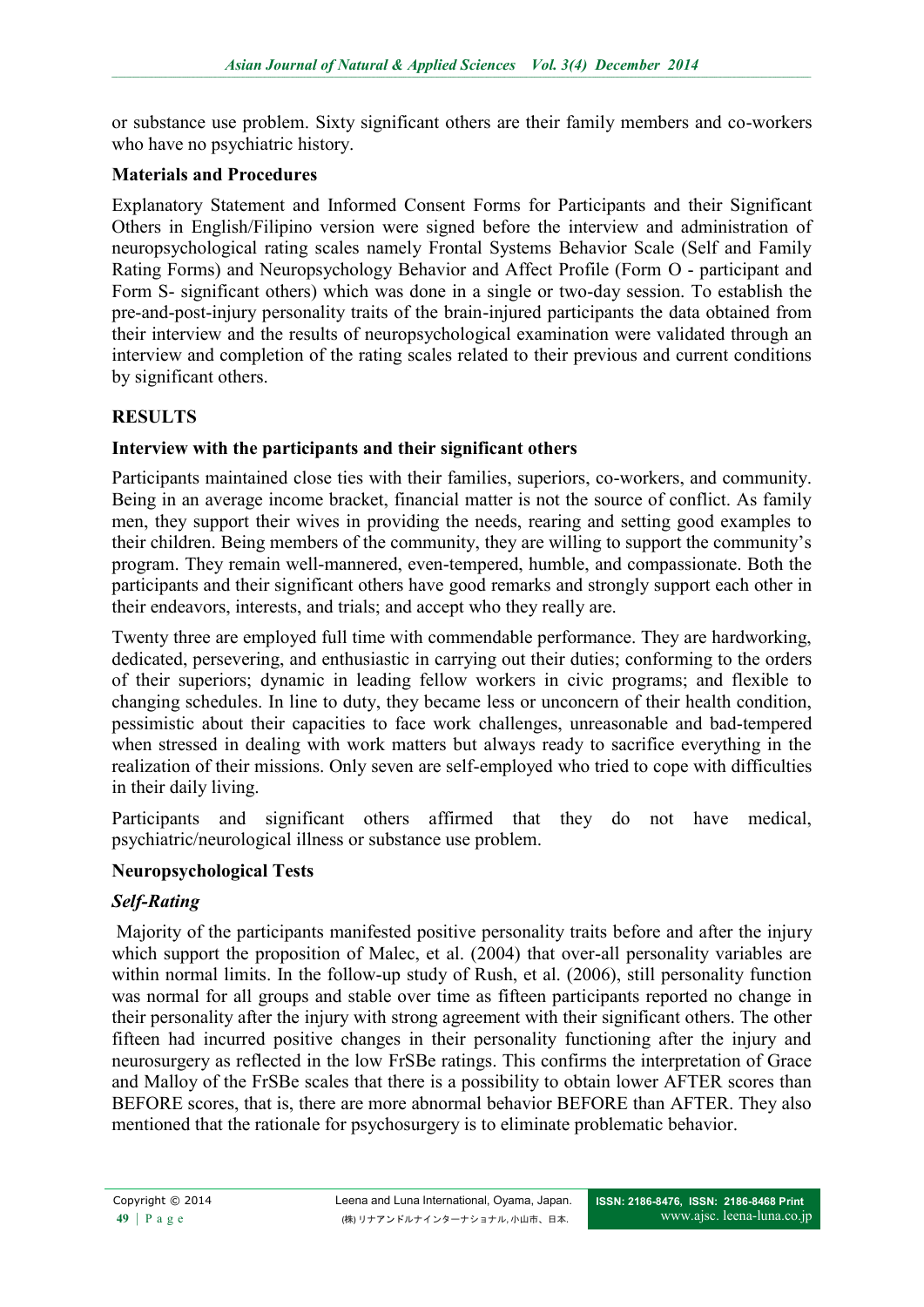| <b>Frontal System Behavior</b>  | Pre-injury    |                                               |                |          |     |               | Post-injury               |              |                |      |                               |      |      |      |                           |      |                |
|---------------------------------|---------------|-----------------------------------------------|----------------|----------|-----|---------------|---------------------------|--------------|----------------|------|-------------------------------|------|------|------|---------------------------|------|----------------|
| Scale<br>$(N=45$ - with change) |               | Significant<br>$Self(N=15)$<br>$Others(N=30)$ |                |          |     | Self $(N=15)$ |                           |              |                |      | Significant<br>$Others(N=30)$ |      |      |      |                           |      |                |
|                                 | Low           | $\%$                                          | High           | $\%$     | Low | $\%$          | High                      | $\%$         | Low            | $\%$ | <b>High</b>                   | $\%$ | Low  | $\%$ | High                      | $\%$ |                |
| Apathy                          | 13            | 87                                            | $\overline{2}$ | 13       | 22  | 73            | 8                         | 27           | 9              | 60   | 6                             | 40   | 13   | 43   | 17                        | 57   |                |
| Disinhibition                   | 15            | 100                                           |                |          | 26  | 87            | 4                         | 13           | 10             | 67   | 5                             | 33   | 21   | 70   | 9                         | 30   |                |
| <b>Executive Dysfunctions</b>   | 11            | 73                                            | 4              | 27       | 27  | 90            | 3                         | 10           | $\overline{7}$ | 47   | 8                             | 53   | 17   | 57   | 13                        | 43   |                |
| Total                           | 13            | 87                                            | $\overline{2}$ | 13       | 26  | 87            | 4                         | 13           | 9              | 60   | 6                             | 40   | 18   | 60   | 12                        | 40   |                |
| $(N=45$ - without change)       |               |                                               |                |          |     |               |                           |              |                |      |                               |      |      |      |                           |      |                |
| Apathy                          | 12            | 80                                            | 3              | 20       | 26  | 87            | $\overline{4}$            | 13           | 12             | 80   | 3                             | 20   | 26   | 87   | $\overline{\mathcal{A}}$  | 13   |                |
| Disinhibition                   | 13            | 87                                            | $\overline{2}$ | 13       | 28  | 93            | $\overline{2}$            | $\tau$       | 13             | 87   | $\overline{2}$                | 13   | 28   | 93   | $\overline{2}$            | 7    |                |
| <b>Executive Dysfunctions</b>   | 10            | 67                                            | 5              | 33       | 26  | 87            | 4                         | 13           | 10             | 67   | 5                             | 33   | 26   | 87   | $\overline{4}$            | 14   |                |
| Total                           | 9             | 60                                            | 6              | 40       | 26  | 87            | $\overline{4}$            | 13           | 9              | 60   | 6                             | 40   | 26   | 87   | 4                         | 14   |                |
| Neuropsychology Behavior        | Pre-injury    |                                               |                |          |     |               |                           |              | Post-injury    |      |                               |      |      |      |                           |      |                |
| and Affect Profile              |               |                                               |                |          |     |               | <b>Significant Others</b> |              |                |      |                               |      |      |      | <b>Significant Others</b> |      |                |
|                                 | Self $(N=30)$ |                                               |                | $(N=60)$ |     |               |                           | $Self(N=30)$ |                |      | $(N=60)$                      |      |      |      |                           |      |                |
|                                 | Low           | $\%$                                          | High           | $\%$     | Low | $\%$          | High                      | $\%$         |                | Low  | $\%$                          | High | $\%$ | Low  | $\%$                      | High | $\%$           |
| Inappropriateness               |               |                                               | 30             | 100      |     |               | 60                        | 100          |                | 30   | 100                           |      |      | 60   | 100                       |      |                |
| Indifference                    | 30            | 100                                           |                |          | 60  | 100           |                           |              |                | 30   | 100                           |      |      | 60   | 100                       |      |                |
| Pragnosia                       |               |                                               | 30             | 100      |     |               | 60                        | 100          |                | 30   | 100                           |      |      | 60   | 100                       |      |                |
| Depression                      |               |                                               | 30             | 100      |     |               | 60                        | 100          |                | 30   | 100                           |      |      | 60   | 100                       |      |                |
| Mania                           | 30            | 100                                           |                |          | 58  | 97            | $\overline{2}$            | 3            |                | 30   | 100                           |      |      | 59   | 98                        |      | $\overline{2}$ |

**Tables 1 & 2. Frequency and Percentage of Participants and Significant others' Ratings**

**ISSN: 2186-8476, ISSN: 2186-8468 Print** [www.ajsc.leena-luna.co.jp](http://www.ajssh.leena-luna.co.jp/)

Leena and Luna International, Oyama, Japan. Copyright © 2014 (株) リナアンドルナインターナショナル, 小山市、日本 **P** a g e | 50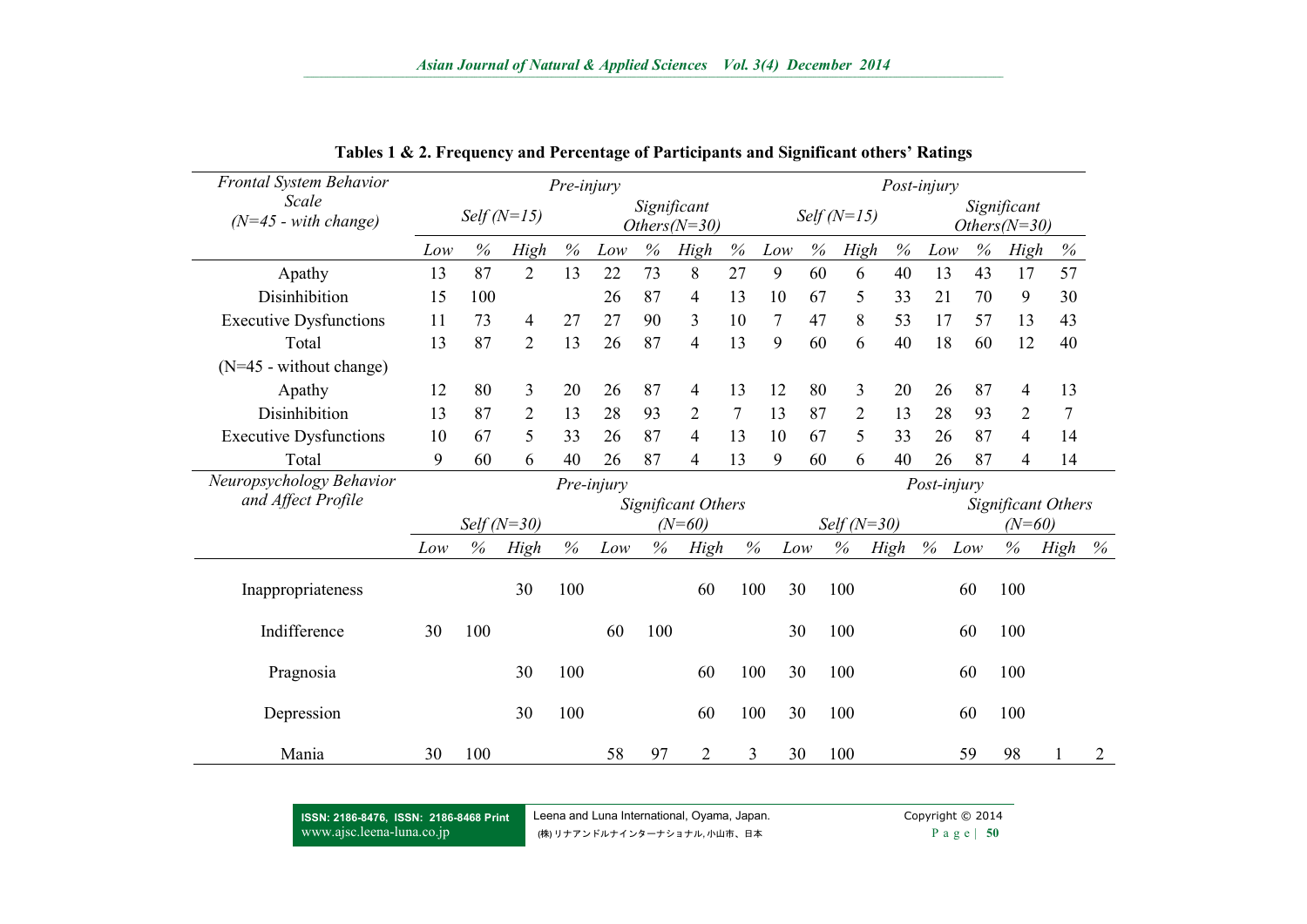All of them reported no change on Indifference and Mania signifying within normal limits despite the injury proving the outcome of the study of Malec, et.al. (2004). Mania is at low level before and after the injury thus, it is not considered as another complication of brain injury as posited by McAllister and Ferrell (2002) and opposed by Joseph (1999) in which patients developed mania following trauma to the right frontal lobe. However, changes are in the 3 scales - Inappropriateness, Pragnosia and Depression with high ratings prior to injury to low after the injury. These imply that after their injury and brain surgery they are aware of what is socially appropriate as they responded appropriately to social/interpersonal cues, social rules/conduct, sensitive, respectable, modest, concern for others' evaluation and feedback. Such manifestations opposed the finding that brain-injured patients lack insight/awareness of social appropriateness or social knowledge (Bechara, 2002), failure to respond appropriately to social/interpersonal cues, rules and conduct (Milne & Grafman, 2001), unconcern for others' feedback and not embarrassed by their inappropriate behavior (Beer, et al, 2003). Participants did not experience depression with the low rating after being injured. Therefore, it does not support several studies associating depression with (Reekum, et al., 2000) or as a common complication of traumatic brain injury (Kim, et al., 2007, Silver, 2004, Jorge, et al.,2004, Rao & Lyketsos, 2002 and that depression and diminished life satisfaction are persistent problem among brain-injured survivors (Underhill, et al., 2003). Since they did not have major depressive episodes, accompanying psychotic features hallucination and delusions are not experienced as mentioned by McAllister and Ferrel (2002) in their study with TBI patients.

**Family Rating:** Final effort was to validate the personality traits of the participants before and after the injury through the observation of the significant others. Seventeen (57%) significant others observed that the participants had high apathy level confirming the finding of Rao, et al. (2007) that patients who have suffered traumatic brain injury often develop apathy syndrome characterized by disinterest in daily activities, lack of future goals, poor participation in rehabilitation activities and limited ability to appreciate recovery made after brain injury. It is common across a number of disorders of the brain (van Reekum, et al., 2005) in which frontal system cognitive dysfunction is associated with apathy.

Significant others agreed on the self-rating on all scales in Neuropsychology Behavior and Affect Profile which do not confirm with what Milders, et al (2003) pointed out that the ratings on the NBAP of both patients and their significant others reflected unusual and inappropriate behavior, depression and decrease in communicative ability among head injured patients and that pre-injury behavioral problems predispose people to develop emotional and behavioral disturbances following brain injury. Further, they stressed that the patients and their significant others' ratings concerning their pre-morbid behavior which are not within the abnormal levels of behavioral problems before their injury do not hold true since only Indifference and Mania are within the normal range.

Mood disorders are not experienced based on the self-report and the evaluation of significant other\s contradicting the study of Reekum, et. al(2000) showing a strong association between traumatic brain injury and mood and anxiety disorders; and the findings that mood disorders are neuropsychiatric complication after traumatic brain injury (Silver, 2004; Jorge, et.al, 2004; Rao & Lyketsos, 2002; Mustafa, et.al, 2005; Jorge & Robinson, 2002; Reekum, et al, 2000; Kim, et. al, 2007).

Findings affirmed that psychopathology actually improving after neurologic insults (Grace & Malloy, 2001) as signified by low self-and-significant others' ratings in all scales after the injury suggesting that positive traits are manifested after the brain injury.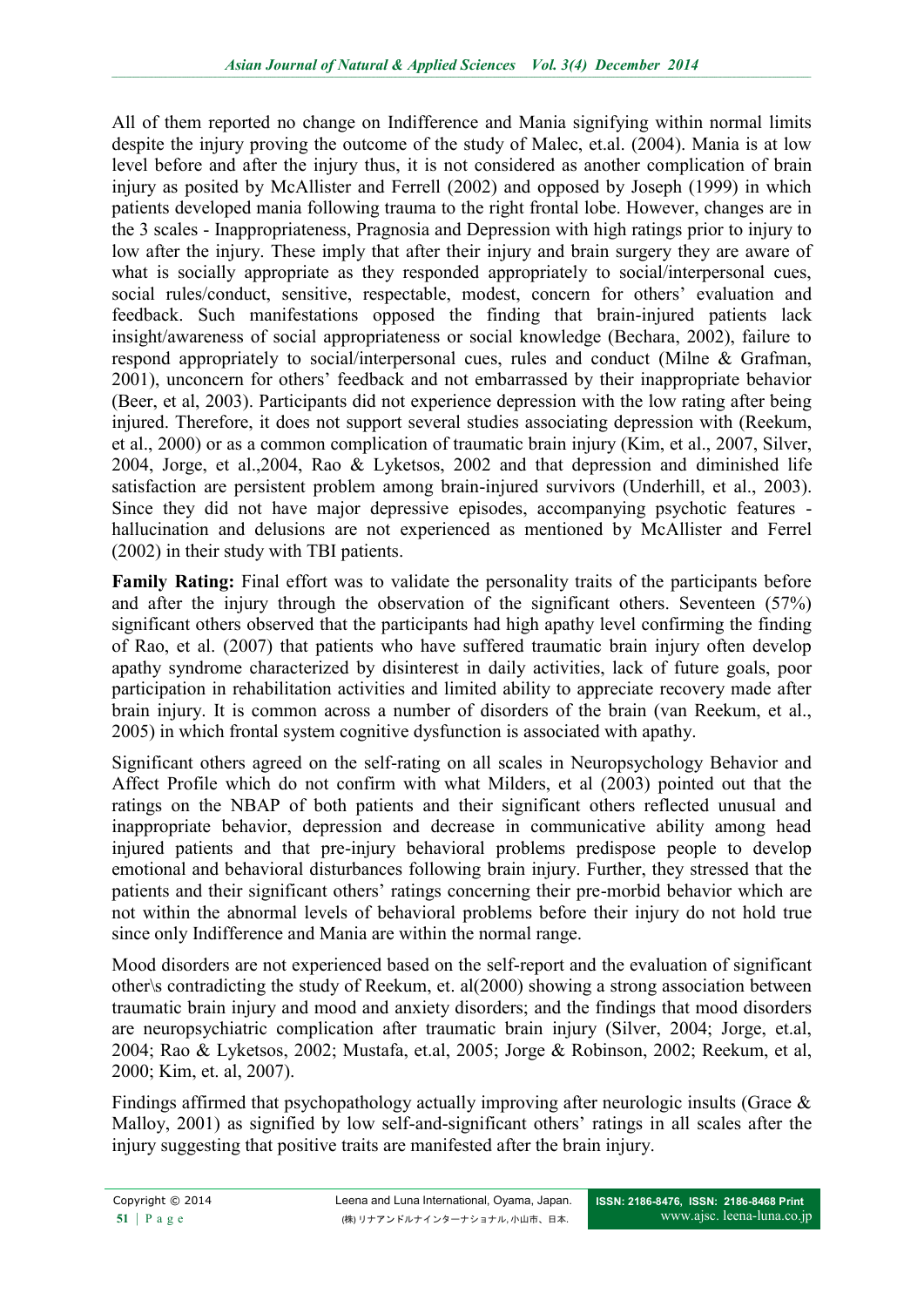Finally, the researcher has come up with the list of the pre-and post-injury personality traits of the Filipino brain-injured participants presented in Table 3.

| Self-Rating<br>and Family<br>Rating                   | <b>Scales</b>             | Rating | Pre-injury Personality<br>Traits                                                                                                                                                                                               | Rating | Post-Injury Personality<br>Traits                                                                                                                                                                                           |  |  |  |
|-------------------------------------------------------|---------------------------|--------|--------------------------------------------------------------------------------------------------------------------------------------------------------------------------------------------------------------------------------|--------|-----------------------------------------------------------------------------------------------------------------------------------------------------------------------------------------------------------------------------|--|--|--|
|                                                       | Apathy                    | Low    | initiative, enduring,<br>dynamic, active,<br>enthusiastic,<br>persistent, concerned<br>about self-care                                                                                                                         | Low    | initiative, enduring,<br>dynamic, active,<br>enthusiastic, persistent,<br>concerned about self-care                                                                                                                         |  |  |  |
| Frontal<br>Systems<br>Behavior<br>Scale               | Disinhibition             | Low    | calm, relaxed, even-<br>tempered, conforming,<br>tolerant, cautious                                                                                                                                                            | Low    | calm, relaxed, even-<br>tempered, conforming,<br>tolerant, cautious                                                                                                                                                         |  |  |  |
|                                                       | Executive<br>Dysfunctions | Low    | attentive, organized in<br>daily activities,<br>flexible to changed<br>routines, insightful<br>about the impact of<br>one's behavior, plan<br>accordingly to achieve<br>goal, good working<br>memory, sustained<br>performance | Low    | attentive, organized in<br>daily activities, flexible to<br>changed routines,<br>insightful about the<br>impact of one's behavior,<br>plan accordingly to<br>achieve goal, good<br>working memory,<br>sustained performance |  |  |  |
|                                                       | Total                     | Low    | no abnormalities                                                                                                                                                                                                               | Low    | no abnormalities                                                                                                                                                                                                            |  |  |  |
| Neuropsycho<br>logy<br>Behavior and<br>Affect Profile | Inappropriaten<br>ess     | High   | arrogant, insensitive,<br>tactless, careless, ill-<br>mannered in dealings                                                                                                                                                     | Low    | modest, sensitive, tactful,<br>careful, well-mannered                                                                                                                                                                       |  |  |  |
|                                                       | Indifference              | Low    | awareness of illness,<br>compliant, accept<br>disability, sensitive,<br>responsive, alert                                                                                                                                      | Low    | awareness of illness,<br>compliant, accept<br>disability, sensitive,<br>responsive, alert                                                                                                                                   |  |  |  |
|                                                       | Pragnosia                 | High   | bad-tempered,<br>unreasonable,<br>demanding,<br>impractical                                                                                                                                                                    | Low    | even-tempered,<br>reasonable, less<br>demanding, practical                                                                                                                                                                  |  |  |  |
|                                                       | Depression                | High   | pessimistic,<br>unenthusiastic,<br>hopeless                                                                                                                                                                                    | Low    | optimistic, enthusiastic,<br>hopeful                                                                                                                                                                                        |  |  |  |
|                                                       | Mania                     | Low    | quiet, reserved,<br>humble                                                                                                                                                                                                     | Low    | quiet, reserved, humble                                                                                                                                                                                                     |  |  |  |

#### **Table 3. Pre-injury and Post-injury Personality Traits of the Frontal Lobe Damaged Participants**

#### **CONCLUSIONS**

It can be concluded that positive personality traits outnumbered the negative personality traits before the injury based on the participants' evaluation and significant others' observation; more positive personality traits are manifested by majority of the participants after their injury and neurosurgery; strong agreement on the self-report and significant others' observation was established; frontal lobe damaged participants are still insightful about their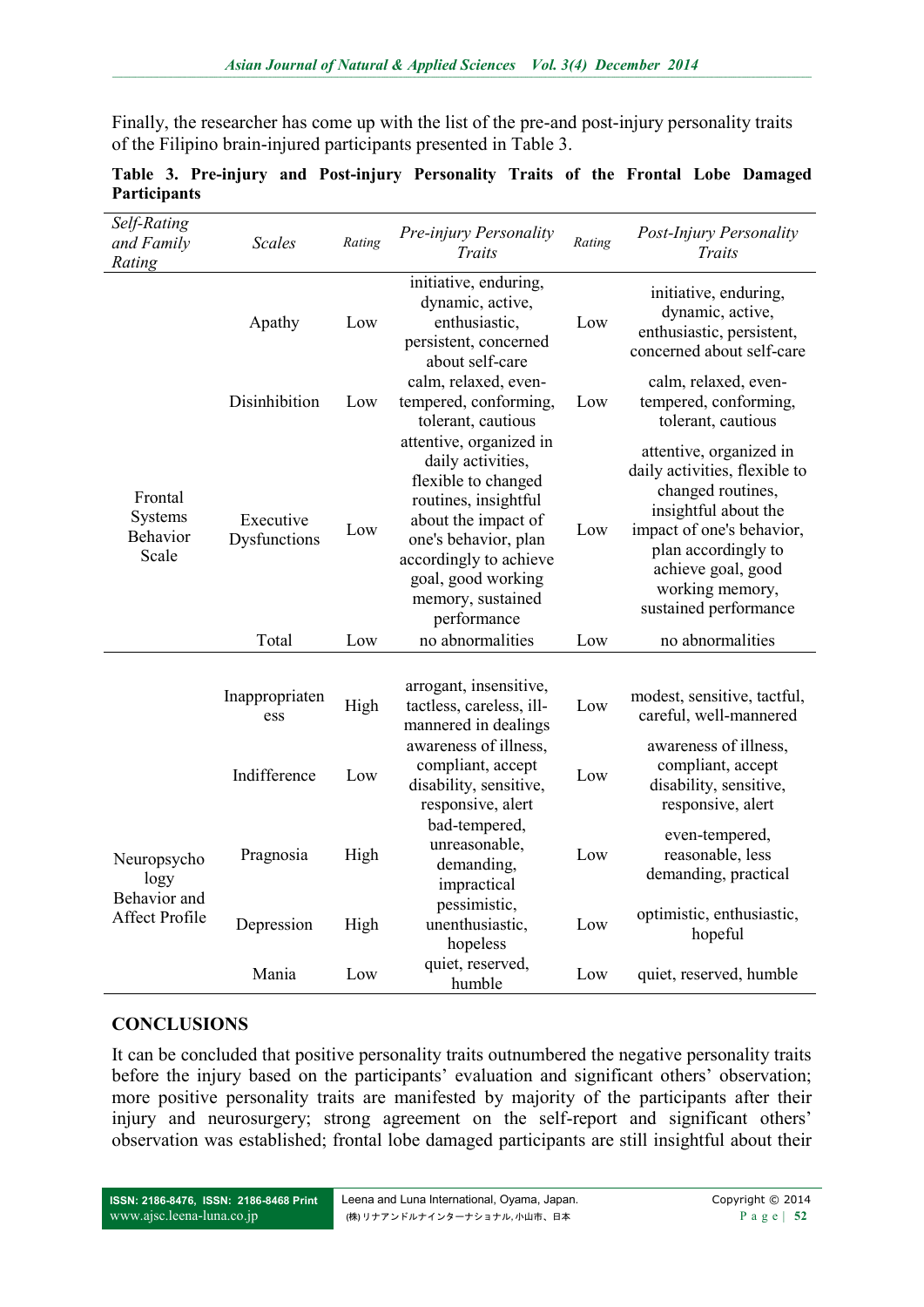personality after the injury for having similar ratings about their current condition with the significant others; and possible reasons of the positive outcome after injury are personality type, family support and training/experiences in life.

### **ACKNOWLEDGMENTS**

My gratitude to the neurosurgeon that let me administer the research measures to his patients and their significant others, and my family for their support.

# **REFERENCES**

- [1]. Bechara, A.(2002). The neurology of social cognition. *Brain, 125,* 1673-1675.
- [2]. Behnish, S. (2004). Personality Changes following a Brain Injury. *Brain, 127.*
- [3]. Beer, J.S., et al. (2003). The Regulatory Function of Self-Conscious Emotion: Insights from Patients with Orbitofrontal Damage. *Journal of Personality and Social Psychology, 85*(4), 594-604.
- [4]. Bird, C.M., et al. (2004). The impact of extensive medial frontal lobe damage on '*Theory of Mind and cognition. Brain, 127,*914-928.
- [5]. Brower, M.C., & Price, B.H.(2001). Neuropsychiatry of frontal lobe dysfunction in violent and criminal behavior. A critical review. *Journal of Neurological Neurosurgery Psychiatry. 71*(6), 720-726.
- [6]. Burmuss, J.W., et al. (2000). Functional Neuroanatomy of the Frontal Lobe Circuits. *Radiology. 214*(1), 227-230.
- [7]. Cervone, D., & Pervin, L. (2008) *Personality Theory and Research*. (10<sup>th</sup> ed.) USA: New York.
- [8]. Deb, S., & Burns, J. (2007). Neuropscyhiatric consequences of traumatic brain injury: a comparison between two age groups. *Brain Injury, 21*(3), 301 – 307.
- [9]. Eslinger, P.J.(1999). Neurological and Neuropsychological Bases of Empathy. *European Neurology 39*,193-19.
- [10]. Espay, A.J.(2008). *Frontal Lobe Syndromes*
- [11]. Fitzgerald, K.L., & Demakis, G.J. (2007) The Neuropsychology of Antisocial Personality Disorder. *Disease-a-month 53*(3), 177- 183.
- [12]. Floden, D. & Stuss, D.T. (2006). Inhibitory Control is Slowed In Patients with Right Superior Medial Frontal Damage. *Journal of Cognitive Neuroscience 18*(11), 1843- 1849.
- [13]. Floden, D., et al. (2008). Impulsivity and risk-taking behavior in focal frontal lobe lesions. *Neuropsychologica, 46*(1), 213-223.
- [14]. Golden, Z., & Golden, C. J. (2003). Impact of brain injury severity on personality dysfunction. *International Journal Neuroscience 113*(5), 733-745.
- [15]. Goldberg, E. (2001). The Executive Brain: Frontal Lobes and the Civilized Mind. New York: Oxford University Press.
- [16]. Goldstein, F.C., et al. (1999) Cognitive and Behavioral Sequelae of Closed Head Injury in Older Adults According to Their Significant Others. *Journal of Neuropsychiatry Clinical Neuroscience 11*, 38-44.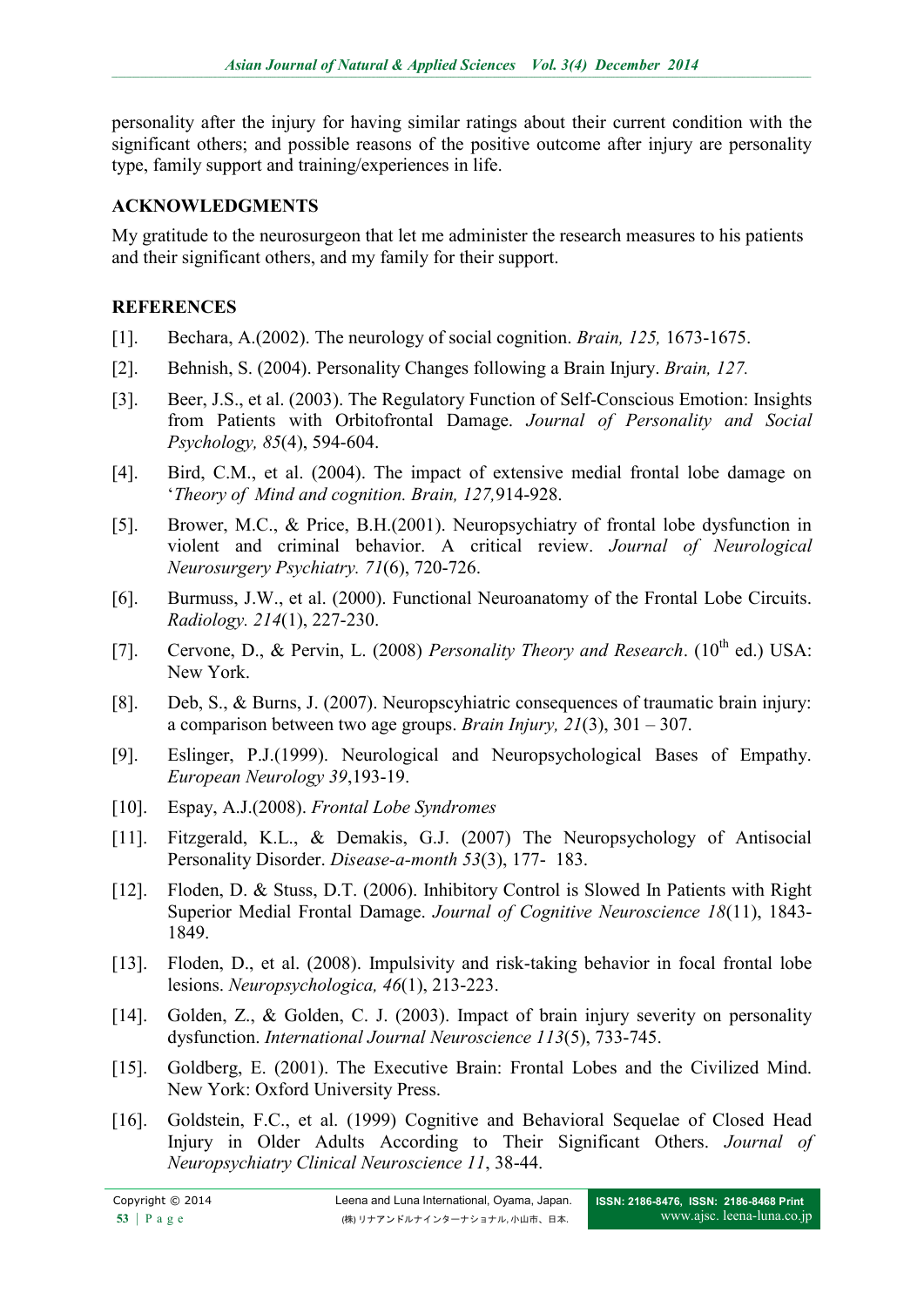- [17]. Grace, J., & Malloy, P.F.(2001*). Frontal System Behavior Scale*. USA: Psychological Assessment Resources.
- [18]. Handel, S.F., et al. (2007).Affective Disorder and Personality Change in a Patient with Traumatic Brain Injury. P*sychosomatics 48*(1); 67-70.
- [19]. Hennings, J. M., & Wetter, T.C.(2008).Frontal Lobe Syndrome in a Patient without Structural Brain Abnormalities. *Journal of Neuropsychiatry and Clinical Neuroscience, 20*, 244-245.
- [20]. Jorge, R., & Robinson, R.G. (2002). *Mood Disorders following traumatic brain injury.* NeuroRehabilitation 17, 311-324.
- [21]. Jorge,R.E., Robinson,R.G., Moser.D.;Tateno,A.,Crespo-Facorro, B. & Arndt, S.(2004). *Major Depression following Traumatic Brain Injury, 61,* 42-50.
- [22]. Joseph, R. (1999). The Frontal Lobes. *Psychiatry 62,*138-172.
- [23]. Kendall, E. (2003). Predicting vocational adjustment following traumatic brain injury: A test of a psychosocial theory. *Journal of Vocational Rehabilitation 19*, 31-45.
- [24]. Kendall, E. (2006). Vocational Rehabilitation following traumatic brain injury: A quantitative synthesis of outcome studies. *Journal of Vocational Rehabilitation 25,* 149-160.
- [25]. Kim,E. (2002). Agitation, aggression and disinhibition syndromes after traumatic brain injury. *Neurorehabilitation, 17*(4), 297-310.
- [26]. Kim, E., et al. 2007). Neuropsychiatric Complications of Traumatic Brain Injury: A Critical Review of the Literature (A Report by the ANPA Committee on Research). *Journal of Neuropsychiatry and Clinical Neuroscience, 19*(2), 106 – 127.
- [27]. Kirshner, H.S. (2002). *Behavioral Neurology Practical Science of Mind and Brain*.  $(2<sup>nd</sup> ed.)$  USA: Boston.
- [28]. Klonoff, P.S., & Dawson, L.K. (2004). Commentary- neuropsychological evaluation of patients with traumatic brain injury: polarization versus holistic integration. *Archives of Clinical Neuropsychology19,* 1095-1101.
- [29]. Larsen, R.J., & Buss, D.M. (2008). *Personality Psychology.* (3rd ed.) USA: New York.
- [30]. Levin, H.S., et al. (2008). Predicting Depression Following Mild Traumatic Brain Injury. *Archives General Psychiatry 62,* 523-528.
- [31]. Liporace, J. (2006). *Crash Course in Neurology*. USA: Philadelphia.
- [32]. Lyketsos, C.G., Rosenblatt, A. & Rabins, P. (2004). Forgotten Frontal Lobe Syndrome or "Executive Dysfunction Syndrome".Psychosomatics 45(3), 247-255.
- [33]. Malec, J.F., et al. (2004).Personality Factors and Injury Severity in the Prediction of Early and Late Traumatic Brain Injury Outcomes. *Rehabilitation Psychology, 49*(1), 55-61.
- [34]. McAllister, T.W., & Ferrell, R.B.(2002).Evaluation and treatment of psychosis after traumatic brain injury. *Neuro-Rehabilitation 17,* 357-368.
- [35]. McGee, J. M.(2004). *Neuroanatomy of Behavior after TBI.*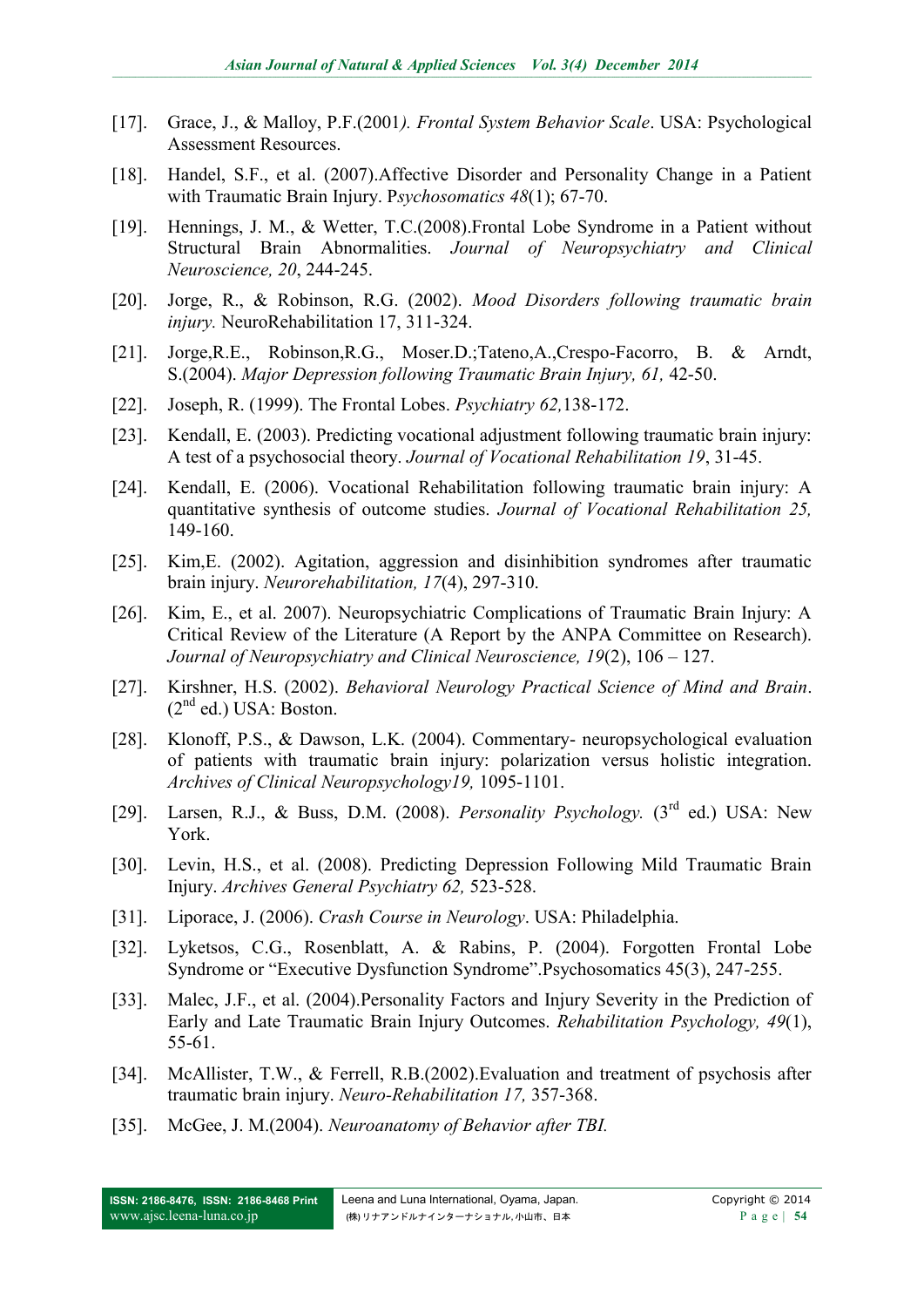- [36]. Milders, M., et al. (2003).Neuropsychological Impairments and changes in Emotional and Social Behavior following Severe Traumatic Brain Injury. *Journal of Clinical and Experimental Neuropsychology, 5*(2), 157-172.
- [37]. Miller, L.J., & Donders, J. (2001). Subjective symptomatology after traumatic head injury. *Brain Injury 15*(4), 297-304.
- [38]. Milne, E., & Grafman, J. (2001). Ventromedial Prefrontal Cortex Lesions in Humans Eliminate Implicit Gender Stereotyping. *The Journal of Neuroscience, 21*, 1-6.
- [39]. Mustafa, B., et al. (2005).Secondary Mania Following Traumatic Brain Injury. *Journal of Neuropsychiatry Clinical Neuroscience, 17*(1); 122-123.
- [40]. Nelson, L., et al. (1994). *Neuropsychology Behavior and Affect Profile.* USA: California.
- [41]. Nelson, L.D., et al. (1998). Personality Change in Head Trauma: A Validity Study of the Neuropsychology Behavior and Affect Profile. *Archives of Clinical Neuropsychology, 13*(6), 549-560.
- [42]. Nishio, Y., et al. (2007). Frontal-lobe syndrome and psychosis after damage to the brainstem dopaminergic nuclei. *Journal of Neurological Sciences 260*, 271-274.
- [43]. Neylan, T. C. (1999) Frontal Lobe Function: Mr. Phineas Gage's Famous Injury. *Journal of Neuropsychiatry Clinical Neuroscience, 11*(2), 280-281.
- [44]. Nolin, P., & Heroux, L. (2006). Relations among socio-demographic, neurologic, clinical and neuropsychologic variables, and vocational status following mild traumatic brain injury: A Follow-up Study. *Journal Head Trauma Rehabilitation 21*(6), 514-526.
- [45]. Obonsawin, M.C., et al. (2008).A model of personality change after traumatic brain injury and the development of the Brain Injury Personality Scales. *Journal of Neurology, Neurosurgery Psychiatry 78,* 1239-1247.
- [46]. Rains, D. (2002). Principles of Human Neuropsychology. USA: New York.
- [47]. Rao, V., & Lyketsos, C.G (2000). Neuropsychiatric Sequelae of Traumatic Brain Injury. *Psychosomatics, 41*(2), 95-103
- [48]. Rao, V., & Lyketsos, C.G. (2002). Psychiatric aspects of traumatic brain injury. *Psychiatric Clinical North America. 25*(1), 43-69.
- [49]. Rao,V., et al. (2007). Apathy Syndrome after Traumatic Brain Injury Compared with Deficits in Schizophrenia. *Psychosomatic 48*,3.
- [50]. Rao, V., et al. (2008). Clinical Correlates of Personality Changes Associated with Traumatic Brain Injury. *Journal of Neuropsychiatry Clinical Neuroscience 20*(1), 118 –119.
- [51]. Rapoport, M. J., et al..(2003).Age and Major Depression after Mild Traumatic Brain Injury. *American Journal of Geriatric Psychiatry, 11*(3), 365 – 369.
- [52]. Reekum, R., et al. 2000). Can Traumatic Brain Injury Cause Psychiatric Disorders?. *Journal of Neuropsychiatry Clinical Neurosciences 12*(3), 316-327.
- [53]. Reekum, R., et al. 2005). Apathy: Why Care? *Journal of Neuropsychiatry Clinical Neurosciences 17*(1), 7-19.